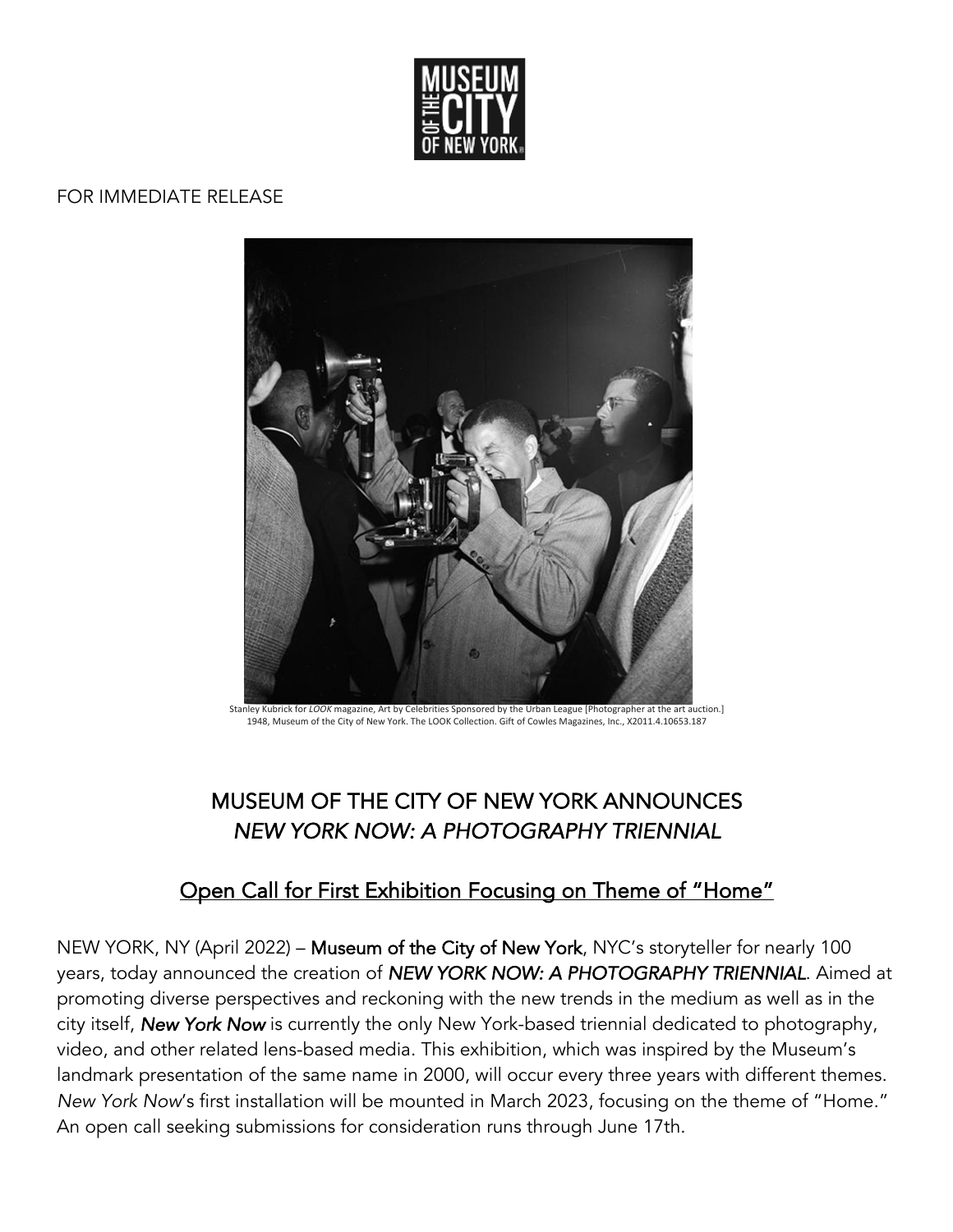Featuring recently created images from established and emerging artists working in photographic and video media, the first exhibition will consider and analyze what *home* means to New Yorkers. This vital and complex concept arises in often surprising ways in our urban context, from highly personal experiences to debates over public policy. Definitions range from the roof over one's head or the literal place in which one dwells, to a broader expression of families, families of choice, and the communities of which people choose to be a part. The exhibition will include photographs by both native New Yorkers and international artists who have made the city their subject, and will invite viewers to discover unknown or unfamiliar aspects of home in the city, and to see the New York they thought they knew through fresh eyes.

"The city which we call home – with its distinctive streets and diverse people; its cacophony as well as its quiet moments – have been a source of inspiration for countless generations of image-makers since the advent of the photographic medium," says Whitney Donhauser, Ronay Menschel Director of Museum of the City of New York. "For nearly 100 years, the Museum of the City of New York has collected and exhibited the best of this work. We'll continue that tradition with this Triennial's first show, as we seek work that highlights the dwellings, the inhabitants, and the experiences of our hometown."

"The last few years have been challenging, as NYC struggled with ongoing economic and racial inequality along with the massive challenges unleashed by the COVID-19 crisis," says Sean Corcoran, senior curator of prints and photographs, Museum of the City of New York. "Photographers have been on the front lines of documenting and interpreting this changing cityscape and the disparate responses and experiences of New Yorkers affected by these changes. This Triennial provides an opportunity for us to reflect and represent a range of perspectives and to underscore the unique power of contemporary photography to capture history and urban life as it unfolds."

Corcoran and co-curator Thea Quiray Tagle will review all open call submissions to ensure a range of perspectives and voices are represented. An advisory team composed of industry luminaries – Michael Famighetti (Editor of *Aperture* magazine); Nicole Fleetwood (curator, writer, 2021 MacArthur Fellow, and Weldon Johnson Professor in the Department of Media, Culture, and Communication at New York University); Kris Graves (artist and founder of Monolith Editions); Kristen Lubben (curator, writer, and Executive Director of Magnum Foundation), and Brian Wallis (Curator of The Walther Collection and former chief curator of the International Center for Photography)– will help distill and clarify the vision, and suggestions for contributors will also be sought from institutional partners such as Aperture, The Bronx Documentary Center, CityLore, Penumbra, Photoville, and Queens Museum of Art.